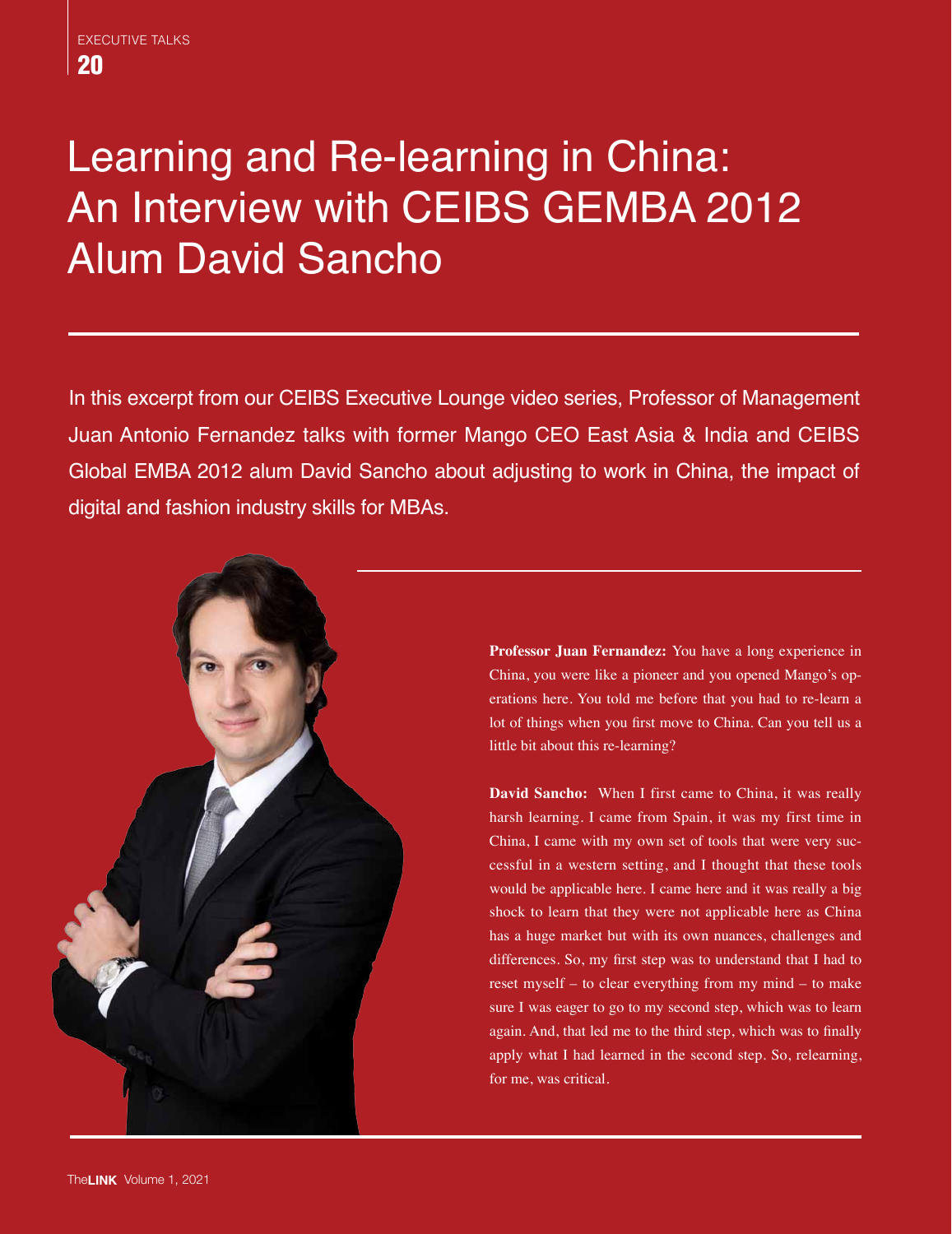## **Prof. Fernandez:** How long did that process take?

**David:** A thousand days. Three years, basically. I say 'reset' because you need time to understand you're not doing the right things. That takes time and courage because you come from a place where you were applying things successfully and it takes a moment to understand that it isn't working here and then takes time to reflect, understand and then act or react. And the only way to act in China, for me, was to learn from the culture and the country and then to apply new tools.

## **Prof. Fernandez:** Can you give us an example of something you had to relearn?

**David:** One thing that for me was amazing came from the CEIBS module about HR. In Europe, the tendency is that some companies are more vertical. Here, I discovered the importance of getting a powerful local team that allows you to execute in a successful way. This takes not only skill-sets but also finding the right people with right mind-set that combines with the DNA of your company. And, most important, to empower them. So this was the re-learning process, not just me coming here to say what you have to do, but me coming here to establish the right team that could execute correctly for this market.

**Prof. Fernandez:** And, you have to spend time in maturing them and developing them.

**David:** Yes, that was super important. You have to build a trust that is completely from different culture.

**Prof. Fernandez:** How fast did they adapt to the culture of your company?

**David:** It takes time. It is not a plug-and-play solution. You [can't] just come and explain what your company is about and they do it. Something I've learned, as well, is the art of listening. You need to really employ a lot of time to understand

questions, understand the value [your employees' bring and] their view of the market. These are big topics when you are coming from one market to a new market. And it takes time to adapt to others and not [expect] others to adapt to you.

**Prof. Fernandez:** Do you think Chinese consumers have developed a unique fashion identity?

**David:** The change in consumer behaviour has been, to me, dramatic in a positive way. When I first came to China in 2006, I was just discovering this market. Back then, as brands, we would try to influence the trends and styles that customers in China should wear. We were using magazines, fashion shows push a way of understanding fashion as the correct one. And, then we would try to sell whatever we had. [Since then], I have seen a dramatic change. The first one is that Chinese consumers started to travel a lot and [learned about] what was happening in France, Italy, Spain and the US and to develop their own understanding of what fashion is. The second thing is technology. China is now one of the leading markets in terms of tech. And it brings the customer amazing things like transparency and information. The third thing is the local brands. When you look at the pool of brands which are the top sellers, they have a big portion of the market.



*Professor of Management Juan Antonio Fernandez talks with former Mango CEO East Asia & India David Sancho (GEMBA2012)*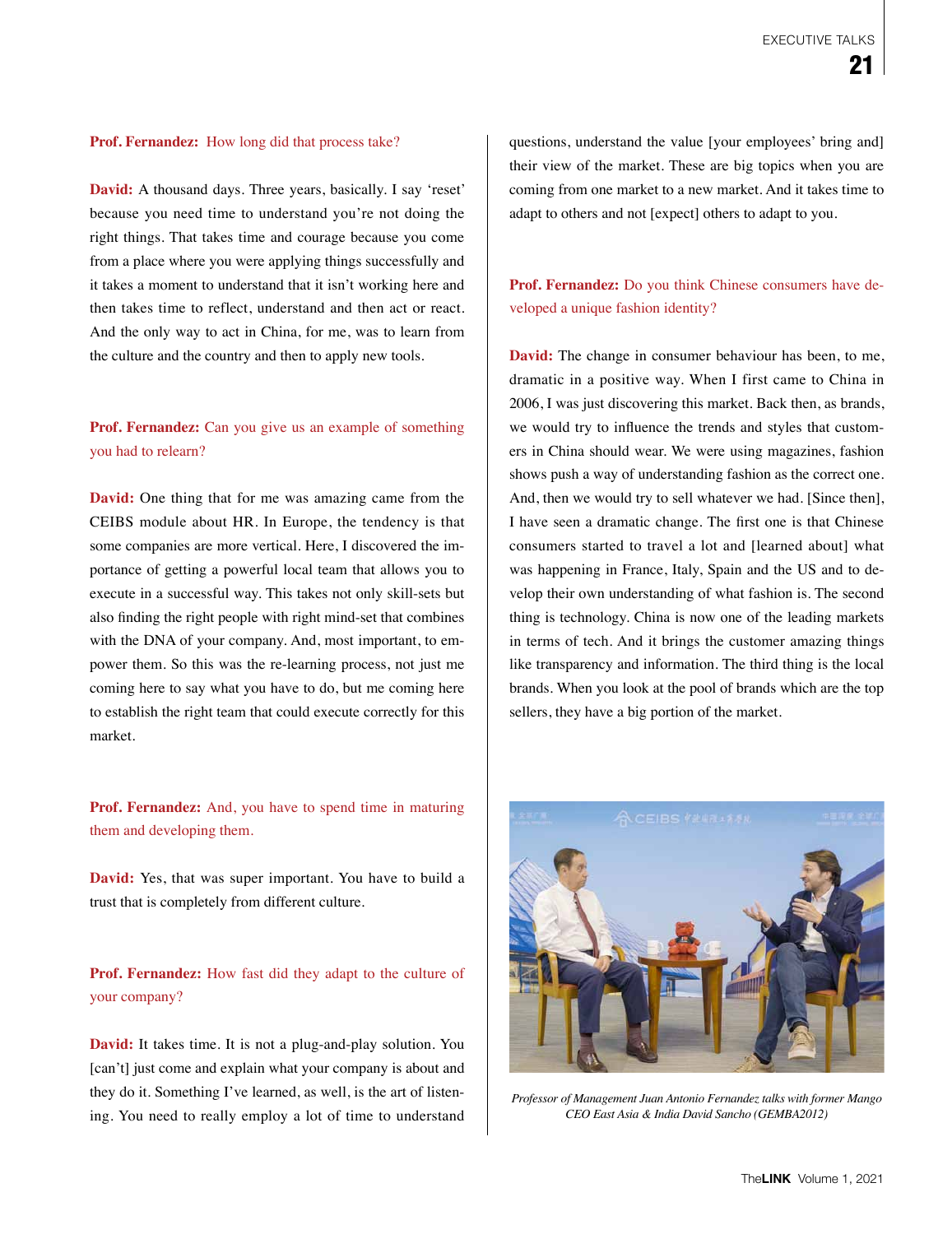

**Prof. Fernandez:** Mango is a global brand and you have operations in many countries in the world. How has the digital transformation impacted your business?

**David:** It depends on the market. We combine offline stores and online stores, using technology and supply chains, to convert our physical stores into digital warehouses where we can serve our customers from the store to their home and then try to optimise the last mile. The second thing which is happening in the fashion world is the changes in the supply chain. Specifically in China, ten years ago, I didn't understand why there was so much investment in infrastructure, but now these capabilities are allowing us to serve customers in China in less than 48 hours.

**Prof. Fernandez:** As new Chinese brands are emerging and even becoming global, is there still room for foreign brands in fashion in the Chinese market?

**David:** Absolutely, I don't see any global brand that can say, "I'm global," and not be in China. For me, that isn't something that is possible, especially with China now being one of the leading markets in the world, and competing against the US from the stand point of who is going take the biggest market share. But, as a brand, when you plan to come to China, you need to plan and have a clear strategy. To come to China isn't just to open a little store, put in a little bit of money, and try to get an ROI. It means, economic commitment, resource commitment and patience.

Before [answering the question], "Should I go to China?", [you need to ask yourself], "How you will I to China? Do I do it on my own? Do I do it through a master franchisee? Do I look for a JD partnership?" There are a lot of possibilities and I think planning ahead is critical to be successful in this market.

**Prof. Fernandez:** You mentioned earlier this combination between digital stores and brick-and-mortar stores. How does that combination work in your case and what is the trend?

**David:** The trend, due to COVID-19, as well, is accelerating very rapidly the transformation away from offline – which, for me, now has to have a reason to exist, even it is as a showroom for customers to go there to touch and play. Either that or it is a place that can serve as a digital warehouse that is very close to your customers where you can optimize last mile delivery. But the rapid evolution of the online world started with T-mall back in 2009. When we look at the numbers that 11-11 is delivering against Black Friday, you can see that this transformation in China has been happening for the last five years. It is really exciting for me to be here now in China and to understand that what I'm talking with you about now may be three years ahead of what is happening in Europe. So, what I see with T-Mall now and what is happening here is WeChat, TikTok, social selling – there are a lot of new players in this unique ecosystem just appearing that are pushing the way of online channels versus offline channels.